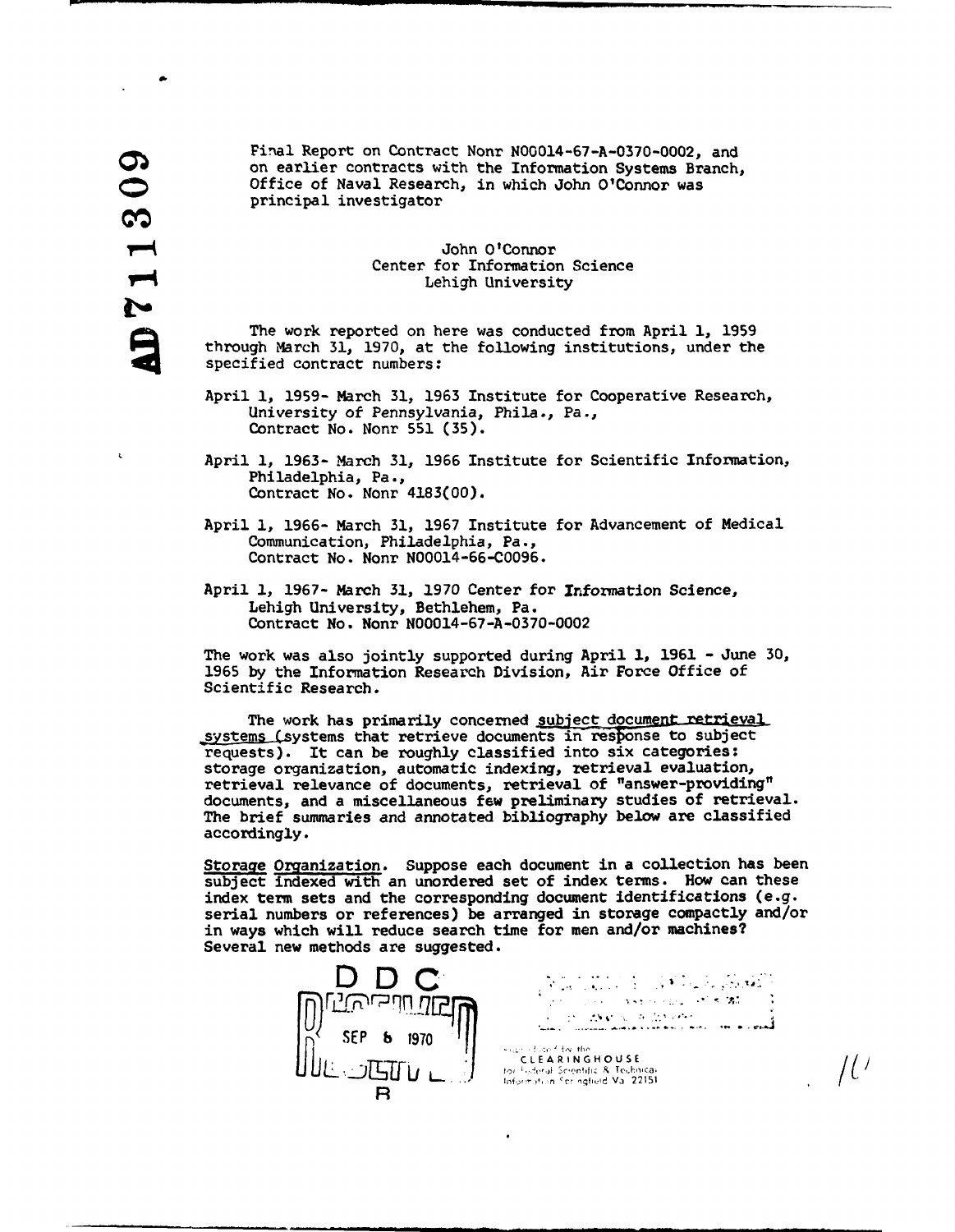

## THIS **DOCUMENT IS BEST QUALITY AVAILABLE.** THE COPY **FURNISHED** TO DTIC **CONTAINED A** SIGNIFICANT **.. NUMBER** OF **PAGES** WHICH **DO NOT** REPRODUCE LEGIBLY.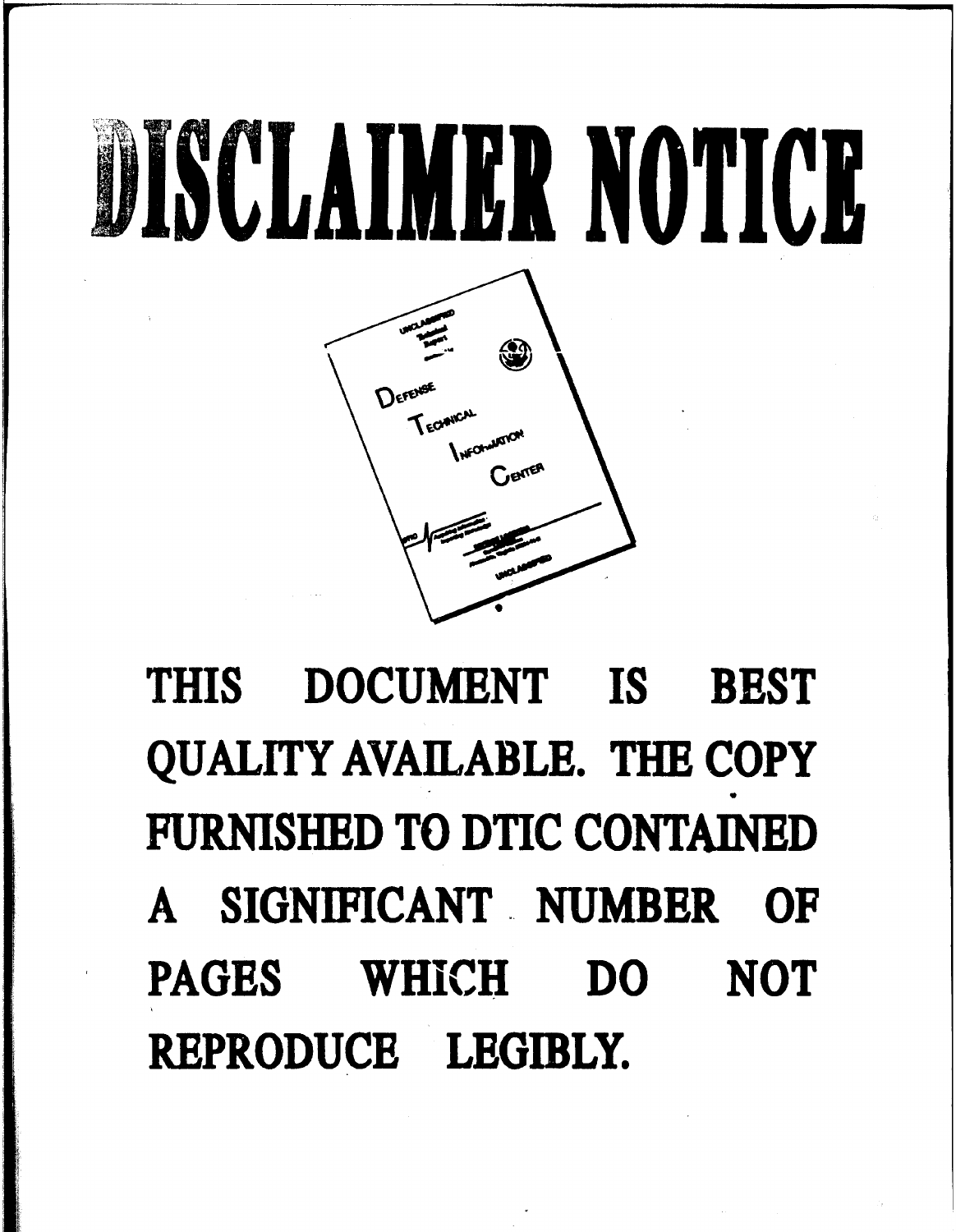- **(1)** "The Possibilities of Document Grouping for Reducing Retrieval Storage Size and Search Time. In Advances in Documentation and Library Science, Vol. III, Pt. I (Ed. by A. Kent), Interscience, N.Y., 1961, pp. 237-79. The union of index sets assigned to documents in a group is treated as a unit for storage and searching, at a cost in false retrieval. A computer heuristic for forming groups to keep false retrieval ing might be useful without a complex group-forming procedure are also described.
- (2) A Possibly Inexpensive Attachment for a Microfilm Reader to Permit Synchronized Coordinate Search. J. of Chemical Documentation, Jan., 1963 (Vol. 3, No. **1), pp.** 29-32. The attachment is a motorized scroll on which document index sets are recorded in scan columns. (Scan column storage, for rapid recorded in scan columns. (Scan column storage, for rapid human searching, was developed by the author in earlier work at Remington-Rand Univac under an ONR contract in which he was not principal investigator. See The Scan Column Index, Amer. Documentations, April, 1962 (Vol. 13, No. 2), pp. 204-9). Various possible problems and their solutions, and design variations (including use of document grouping) are described.
- **(3) A Note on the Possibility of a Divided Structure File Permitting Arbitrary Substructure Searches. Issued as a report, June, 1960; CFSTI No. AD 243 354. This is <u>not</u> concerned with** searching a file of unordered sets of index terms. It is a brief preliminary discussion of possibly firding a reasonable file organization of the following kind: the file is based on a set of structures  $B_i$  each of which is a substructure of on a set of structures b<sub>i</sub> each of which is a substructure<br>at least one but no more than M file structures, and such that any other substructuze which is included in at most M file structures also includes at least one  $B_s$ . Such  $B_s$ 's could be used as headings for lists of all reasonable searchspecified substructures.

Automatic Indexing. How successfully can computers assign subject index terms to documents? There are some general discussions of this question and ways of getting answers to it, and a variety of empirical results.

(4) Some Suggested Mechanized Indexing Investigations which Require No Machines. Amer. Documentation, July, 1961 (Vol. 12, No. **3),** No machines. Amer. Documentation, July, 1961 (Vol. 12, No.<br>pp. 198-203. (Issued as a report in 1960; CFSTI No. AD 240 040.) Procedures are described for systematic small-sample tests of various forms of automatic indexing techniques involving word frequencies and/or a thesaurus. Possible kinds of indexing failure are systematically described.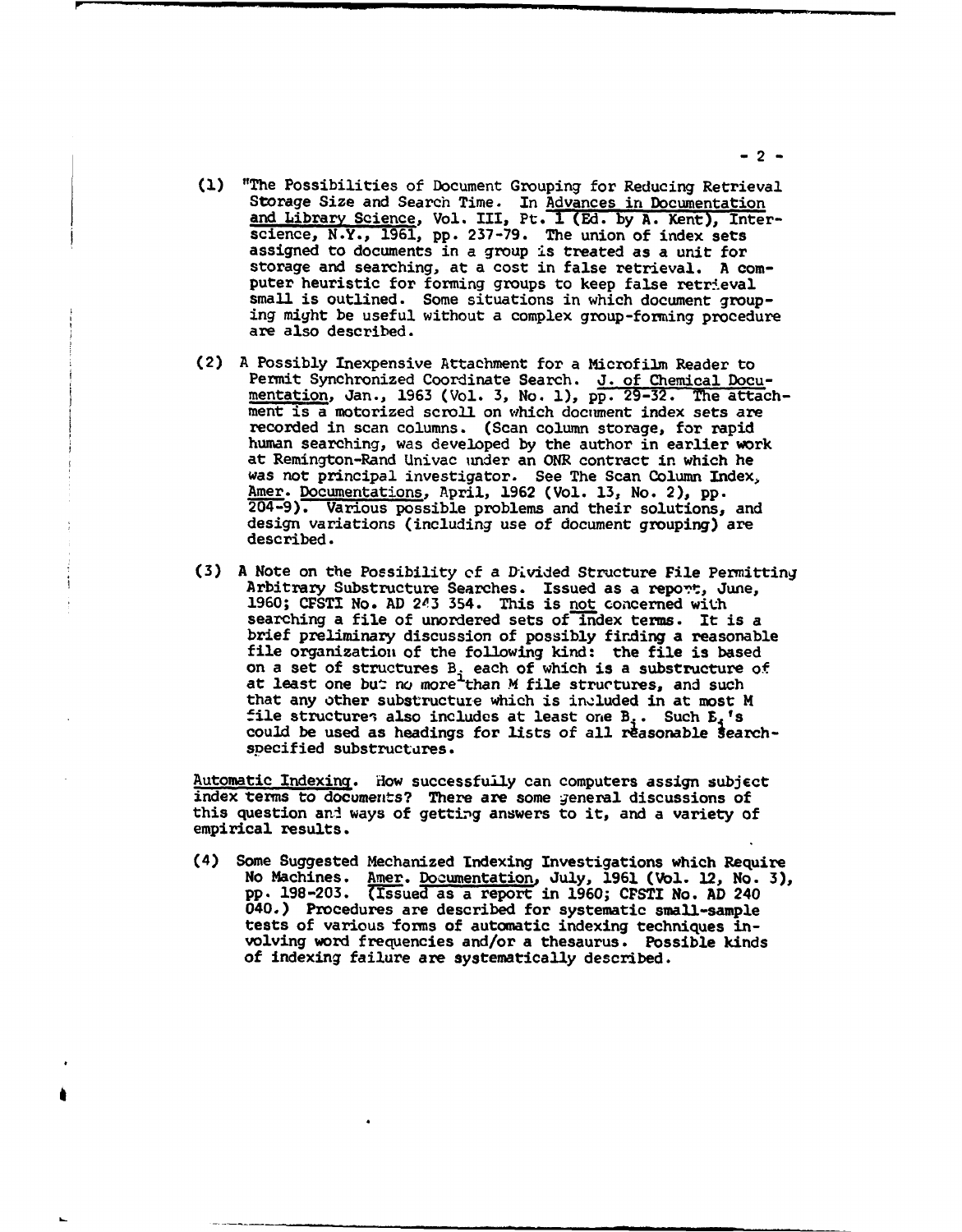- **(5)** Some Remarks on Mechanized Indexing and some Small-Scale Empirical Results. In Machine Indexing, American Univ., Wash., D.C., 1961, pp. **266-79.** (This is primarily an abridged form of the report, Mechanized Indexing: Some General Remarks and some Small-Scale Empirical Results, issued in December, 1960; CPSTI No. AD 250 209.) The primary general remarks are superseded by pp. 443-8 of (7), and the report of empirical results by  $(10)$ .
- (6) Correlation of Indexing Headings and Title Words in Three Medical Indexing Systems. Amer. Documentation, April, 1964 (Vol. 15, No. 2), pp. 96-104. A small-sample investigation of how frequently index terms assigned to documents by subject specialists in each of the three systems could be assigned automatically by relating words and phrases from a standard indexing vocabulary to words and phrases in document standard Indexing vocabulary to words and phrases in documenties by means of a thesaurus. The percentages of humanly assigned index terms automatically assignable in this way for the three systems were 19-45%, 40-68% and 13-39% (ranges estimated with 0.95 confidence from samples). These results were in cautionary contrast to the **86%** obtained earlier by others in a study of Index Medicus (see C. Montgomery and D. Swanson. Machinelike Indexing by People, Amer. Documentation, October, 1962 (Vol. 13, No. 4), pp. 359-66.
- (7) Mechanized Indexing Methods and Their Testing. J. of the Assoc. for Computing Machinery, October, 1964 (Vol. 11, No. 4), pp. 437-49. (Issued as a report, in slightly different form, in 1963; CFSTI number not known.) Pp. 437-43 contain a systematic review of proposed automatic indexing pro- cedures, which is sufficiently general in formulation to be still essertially not obsolete. **Pp.** 443-4 discuss various points, including the question of how much less human effort is required to judge which incoming documents are indexworthy than to actually index them (the job handled by auto-<br>matic indexing). The remainder of the paper summarizes problems of retrieval evaluation (for instance in testing how good is the retrieval permitted by automatic indexing), and also discusses briefJy testing automatic indexing techniques by determining how well they can duplicate the results of presumably competent human indexing.
- (8) Mechanized Indexing Studies of **MSD** Toxicity, Part I. Issued as a report in December, 1963; CFSTI No. AD 436 523. This preliminary report is superseded by (10).
- (9) Mechanized Indexing Studies of MSD Toxicity, Part II. Issued as a report in March, 1964; CFSTI No. **AD** 437 868. This pre- liminary report is superseded by (10).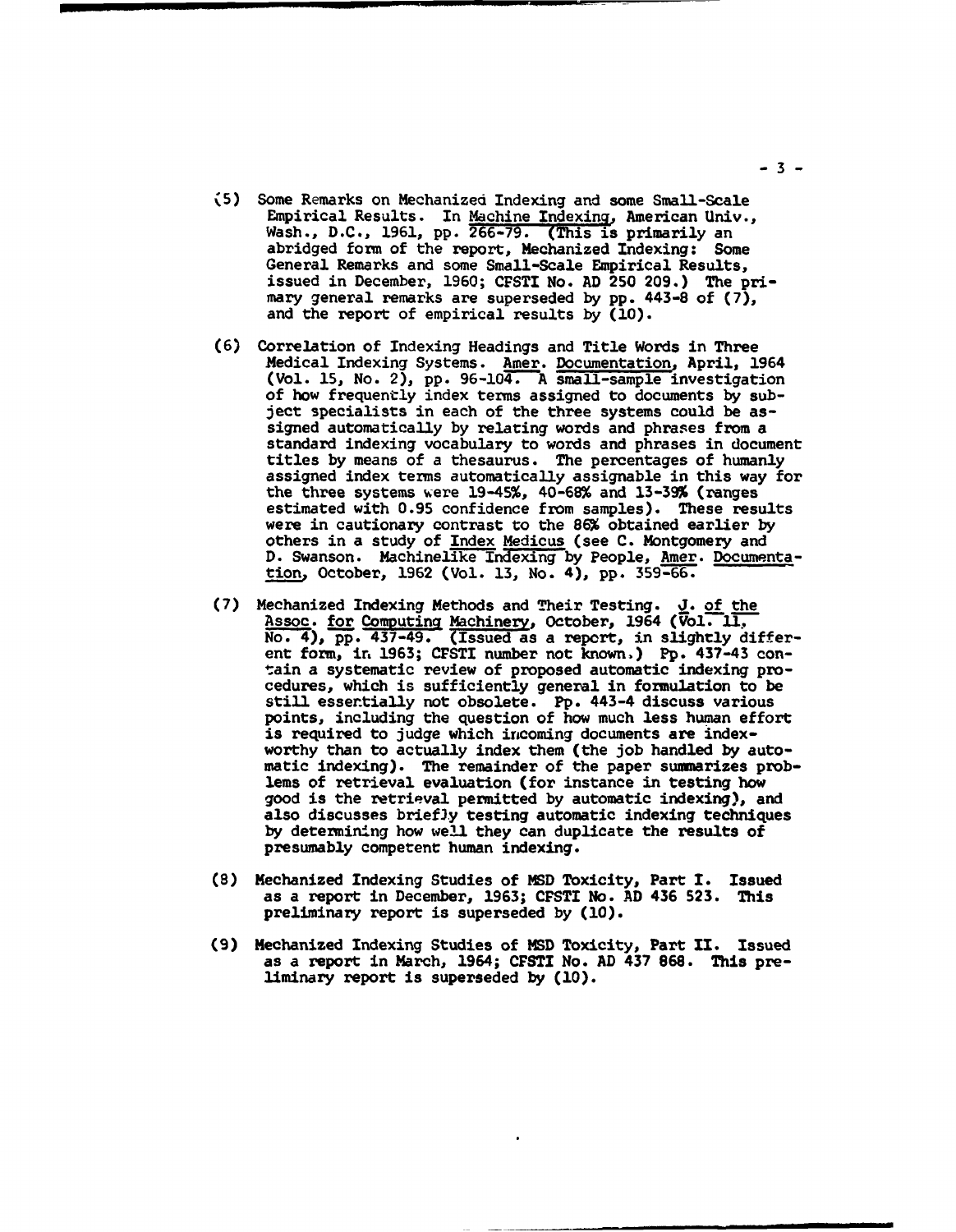**(10)** Automatic Subject Recognition in Scientific Papers: an Empirical Study. J. of the Assoc. for Computing Machinery, October, 1965 (Vol.  $\overline{12}$ , No. 4), pp. 490-515. Two subject index terms from an operating retrieval system were studied intensively to determine how well a computer could assign them. The humanly produced indexing for the system was used as a standard, with some checking for indexer errors. Thesaurus rules failed to identify one fourth of the toxicity papers, because of nonrecurring expressions, such as "complication due to isoniazid". A new kind of automatic indexing rule was developed for such expressions, which successfully identified almost all the non-thesauric toxicity papers. A variety of other results are given for various automatic indexiiig techniques previously proposed and several other new techniques described in the paper. In rough summary, the combined techniques tested on new samples assigned the terms to about 90% of the documents that should have them (comparable to the operational indexing), but also produced one false term-document assignment per correct term document assignment. Many examples of various kinds of complications which scientific papers present for automatic indexing are given in the paper.

Retrieval Evaluation. Given an operating subject document retrieval system, or a proposed subject document retrieval technique cedures? Various problems involved in trying to answer this question are discussed and (hopefully) clarified, and a few positive suggestions are made.

- (7) (repeat entry). **Pp.** 445-7 systematically summarize problems involved in retrieval evaluation, such as, how much reflection and discussion should precede a user's final judgment about the value of a retrieved document, and how determine which unretrieved documents should have been retrieved. It is suggested that the latter problem might be dealt with satisfactorily, using real retrieval requests, by having a group of subject specialists cooperate to cover a collection better than does any usual retrieval system. Such coverage might **be** a relatively slight extension of their usual work (if the latter involves an interest in the collection).
- **(11)** Review of Cranfield Indexing Tests. **J.** of Documentation, December, 1961 (Vol. 17, No. 4), pp. 252-61. Besides various specific critical comments on the testing reviewed (which tested different indexings by evaluating the various retrievals they permitted), some general problems involved in experimental testing of retrieval "devices" (such as kinds of indexing) are described, notably that it is hard to generalize from such experiments because of the large

-4-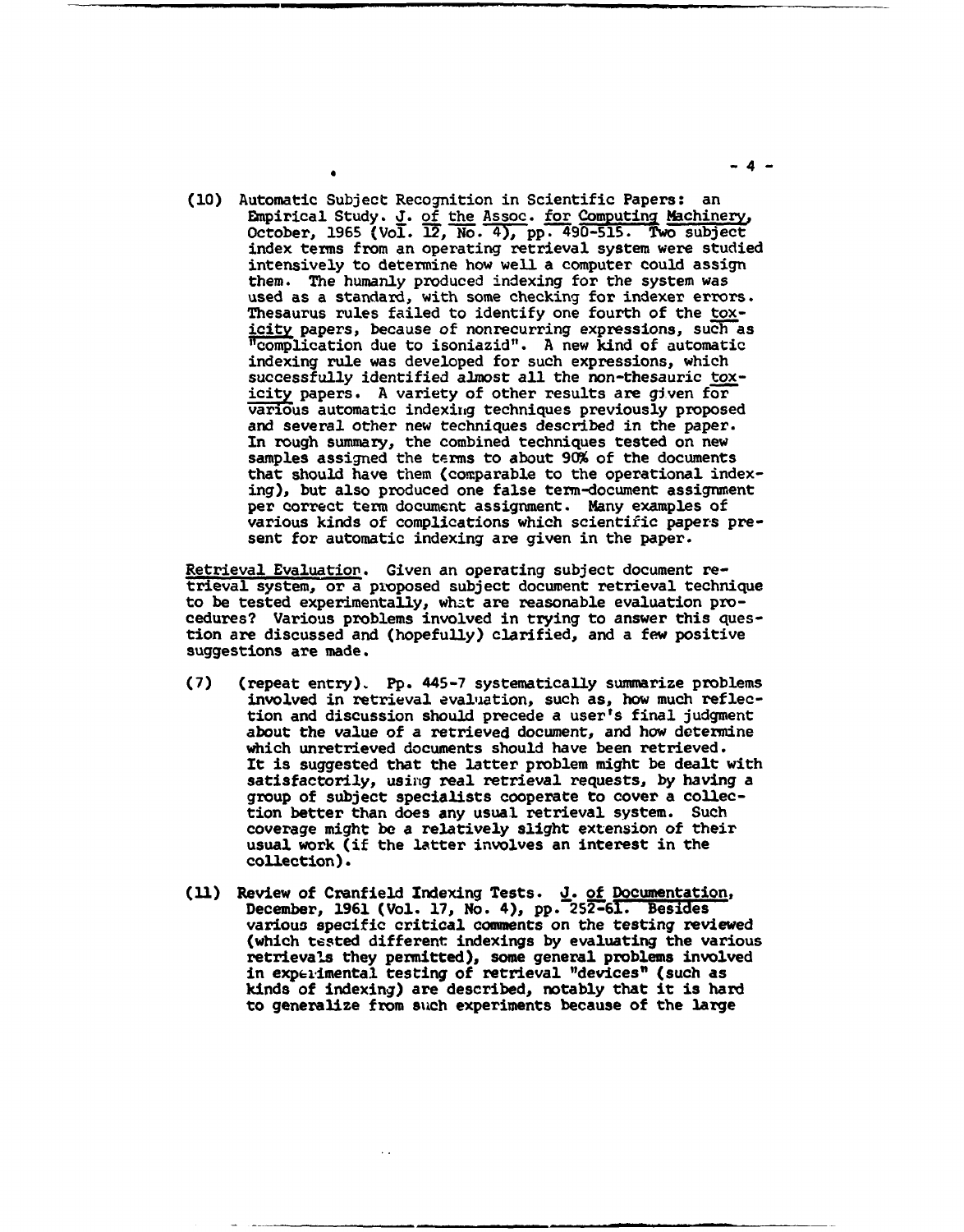number of variables which might affect the results, and because many of the variables do not have a clear set of significantly different values (e.g. what are the important different forms of requester-searcher consultation?). More positively, it is suggested that close study of particular successes and failures of various alternative retrieval "devices" in such an experimental situation as that of the testing reviewed, especially of successes for one device which are failures for another, might produce further understanding of how and why the various devices work and fail to work, and provide some bases for hypotheses about the kinds of relations which do and can exist among requester's knowledge, searcher's knowledge, indexer's knowledge, requester's language, indexing language, document language, document subjects, etc.

(12) Review of "Searching Legal Literature Electronically: Results of a Test Program" (by **J.** Melton and R. Bensing, 45 Minnesota Law Review, pp. 229-48, 1960) in M.U.L.L. (Modern Uses of Logic in the Law), March, 1962, pp. 18-21. Various specific critical remarks are made about the retrieval testing reviewed.

Retrieval Relevance of Documents. It is commonly said that a subject document retrieval system should retrieve "relevant" documents. But what does it mean for a document to be "relevant"? Many say that a relevant document is one which "matches" a retrieval request, and many others say that it is rather one which "satisfies the information need" of the requester. However each of these answers involves difficulties which are the concern of the following two papers respectively.

(13) Relevance Disagreements and Unclear Request Forms. Amer. Documentation, July, 1967 (Vol. 18, No. 3, pp. 165-77. Disagreements about the relevance [matching] of documents to retrieval requests occur because relevance judges differently interpret requests or documents. Requests may be differently interpreted because they are unclear. Well-known types of request obscurity are reviewed. Less well known is that a request obscurity are reviewed. Bess well known is that a subject S", "documents answering question Q", etc. -- is unclear. Explications are developed of the meanings of the request forms just given and several others. A request of any of the forms discussed is interpreted to be for documents which support statements of a particular kind. (Exments which support statements of a particular kind.<br>amples are given which suggest that some, perhaps all, "about S" requests are unclear.) Various ways in which documents may support statements are distinguished; these depend on such factors as parts of a document used, inference strength and background knowledge permitted.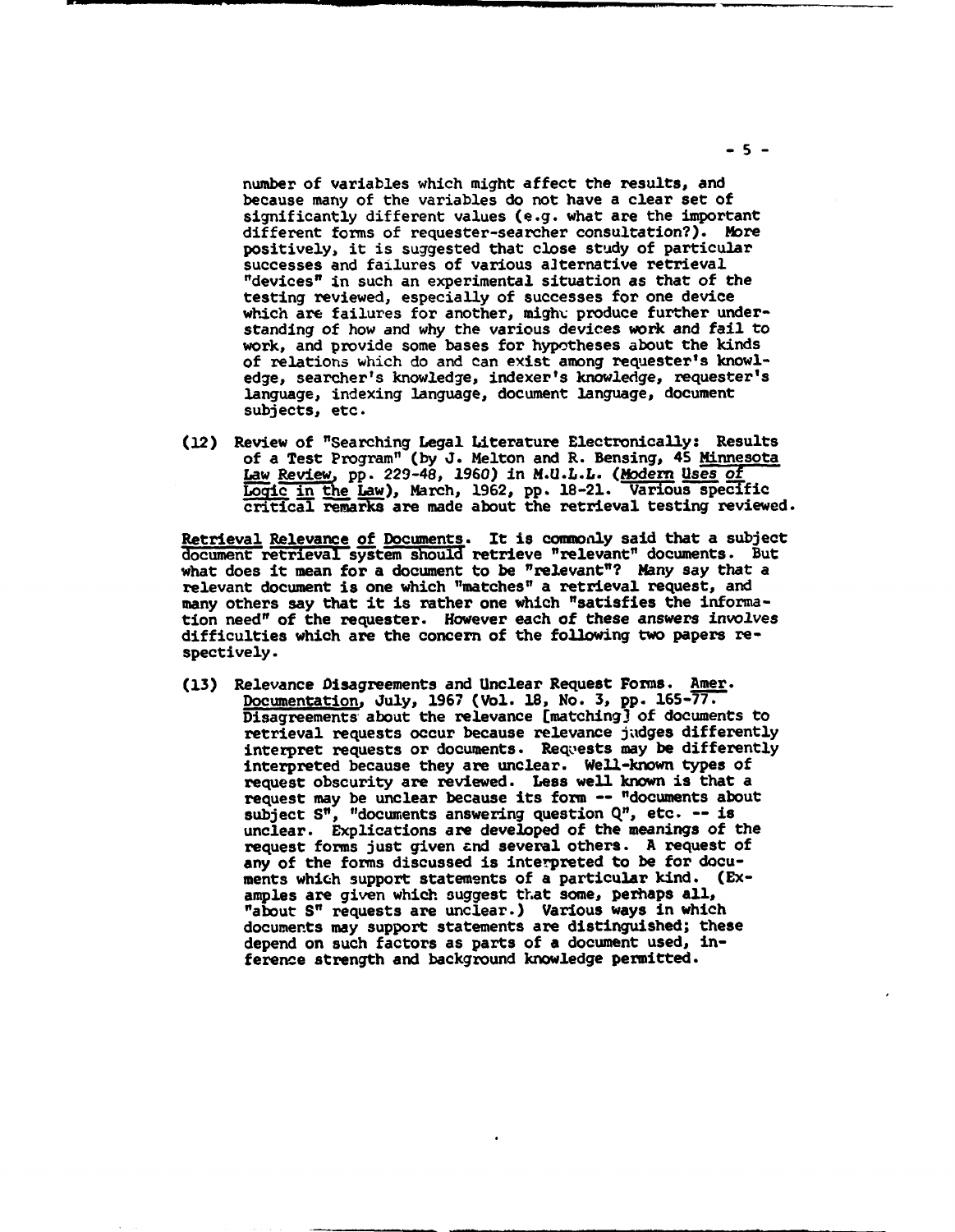(14) Some Question Concerning "Information Need". Amer. Documentation, April, 1968 (Vol. 19, No. 2), pp. 200-3. The expression "satisfying a requester's information need" is often used but its meaning is obscure. The literature on "information need" in relation to retrieval suggests three different (though not inconsistent) possible interpretations. However each of these interpretations is itself fundamentally unclear. For example, if "satisfy requester's information need" means provide information that will "help his work", it must be asked, "Help his work according to whom?", since scientists often disagree about what problems to work on and how to work on them; this latter point is illustrated by examples from the history of science and current scientific practice. The various obscurities involved in the different interpretations are indicated by critical questions, which those who write of information need are invited to answer. (So far, only F. W. Lancaster has replied, in a letter to the editor (Amer. Documentation, April, 1968, p. 206) which is helpful but still seriously unclear -- see the author's reply (Amer. Documentation, Oct. 1968, pp. 416-7), which has not yet received a Turther answer.)

Retrieval of "Answer-Providino" Documents. Better understanding of Retrieval or "Answer-Providing" bocameter if different functions of<br>subject document retrieval might result if different functions of subject document retrieval systems are studied separately. The next three papers (and, hopefully, much future research of the author) are concerned with retrieval of documents, in response to a question, from each of which an answer to that question can be inferred ("answer-providing" documents).

- (15) Retrieval of Answer-Providing Documents. Amer. Documentation, etrieval of Answer-Frouding Boomman, 381-6. These can be<br>October, 1968 (Vol. 19, No. 4), pp. 381-6. These can be October, 1968 (Vol. 19, No. 4), pp. 361-0. Innews (see the<br>inferred from document" has many possible meanings (see the last sentence of the annotation for (13)), one of which must be selected (an "inference specification"). Inasmuch as scientists in a field sometimes disagree about the correctness of inferences, have somewhat different background knowledge, etc., any inference specification can only approximate scientific inference practices. Two sources of systematic knowledge of document-statement inference practices in a scientific field are described. The second part of the paper describes a general approach to indexing documents for answer-providing document retrieval.
- (16) Some Independent Agreements and Resolved Disagreements About Answer-Providing Documents. Amer. Documentation, October, Answer-Providing Locuments. And . **The subject specialist**<br>1969 (Vol. 20, No. 4), pp. 311-9. Two subject specialist judges independently compared a set of questions and a set of documents to find answer-providing documents. They then discussed their disagreements, attempting to resolve them.

-6-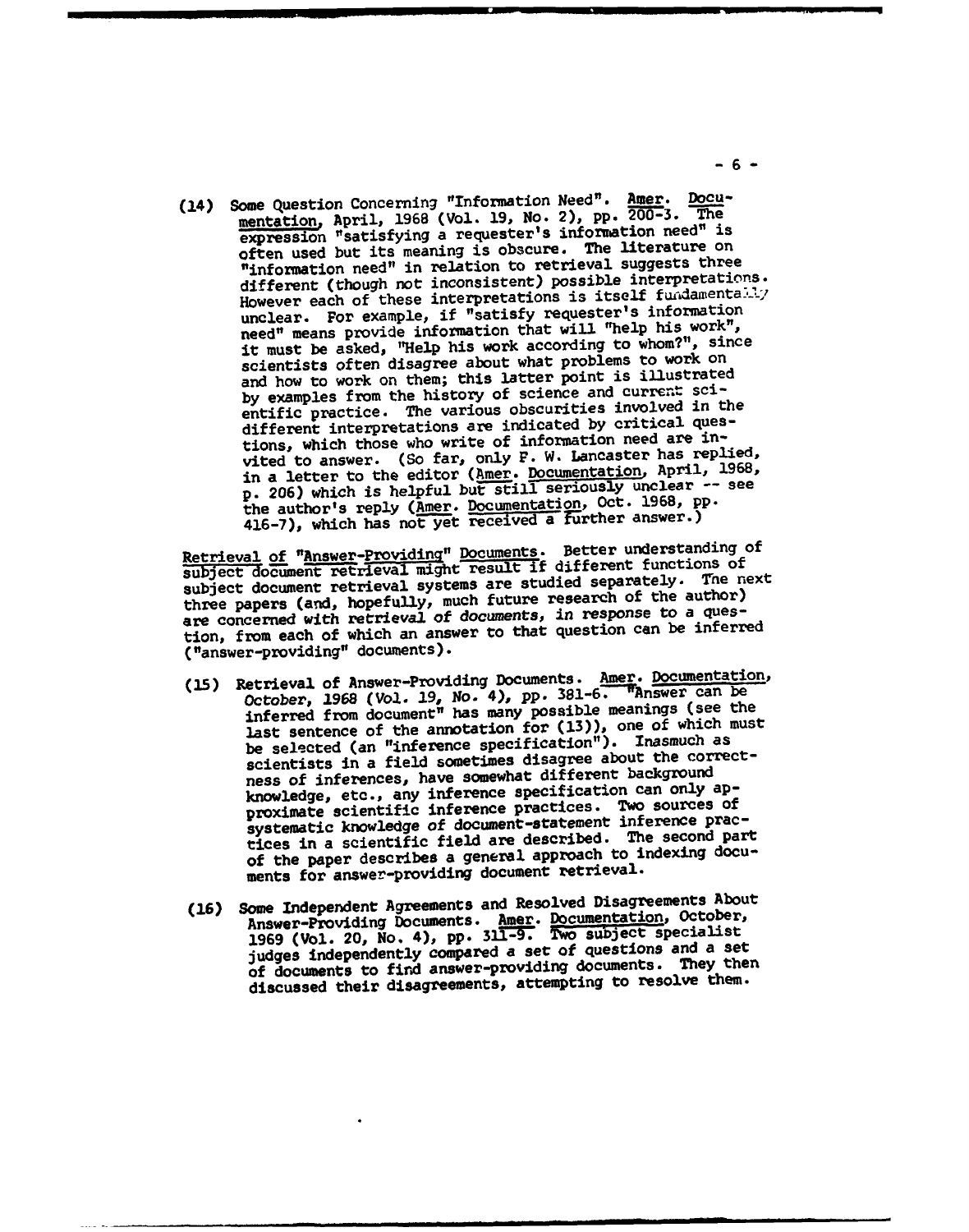In each case the positive judge (who had independently judged a document answer-providing) was first asked to indicate what answer he inferred, and from what passage(s). The further discussion depended on the details of each case. There were 32 independent agreements on positive judgments. There were 48 disagreements between independent judgments, all resolved by discussion. Thirty-four resolutions were agreements on positive judgments, accomplished by pointing out overlooked passages, unnoticed connections, or alternative meanings. Fourteen resolutions were agreements on negative judgments, accomplished by pointing out document misinterpretations, the challenged positive judge being unable to describe an inference and joint work not finding one, or agreement that both judges lacked sufficient background knowledge. In general, the resolution procedures used will resolve a disagreement about whether a document is answer-providing or reduce it to a familiar kind of scientific disagreement (about a passage's meaning, a statement's correctness, or an inference's correctness). This seems better than the common procedure of treating relevance judgments as subjective and not open to rational discussion.

(17) Answer-Providing Documents: Some Inference Descriptions and Text-Searching Retrieval Results. Submitted to J. of the Amer. Soc. for Information Science (formerly Amer. Documentation). Document-answer inference descriptions are given for twenty question-(answer-providing) document pairs randomly selected from the sixty six found in the study reported in (16). The first premise of each inference consisted of one or more quoted document passages, sometimes accompanied by bracketed additions (justified by other passages in the document) to make meanings explicit. Each inference included one or more background knowledge premises. Three inferences also required "author intent" premises, because (e.g.) a document gave a reason for negotiating requests but did not say it was giving a reason, and the question asked, "What reasons have been given. **. .?".**

> The second part of the paper reports a small-scale study, using the twenty question-document pairs from the first part and the set of documents used in the study reported in (16), of how effectively answer-providing documents can be retrieved by text searching. Only rather simple procedures were used. Answer-providing document passages, their near contexts, titles, and section headings were examined for stem and thesaurus matches to question words. Proximity of matching document words (counting titles and section headings as adjacent to document passages) was used as a measure of relation. Matches to question words probably occurring infrequently in the document collection were weighted more heavily. A procedure was

**-7-**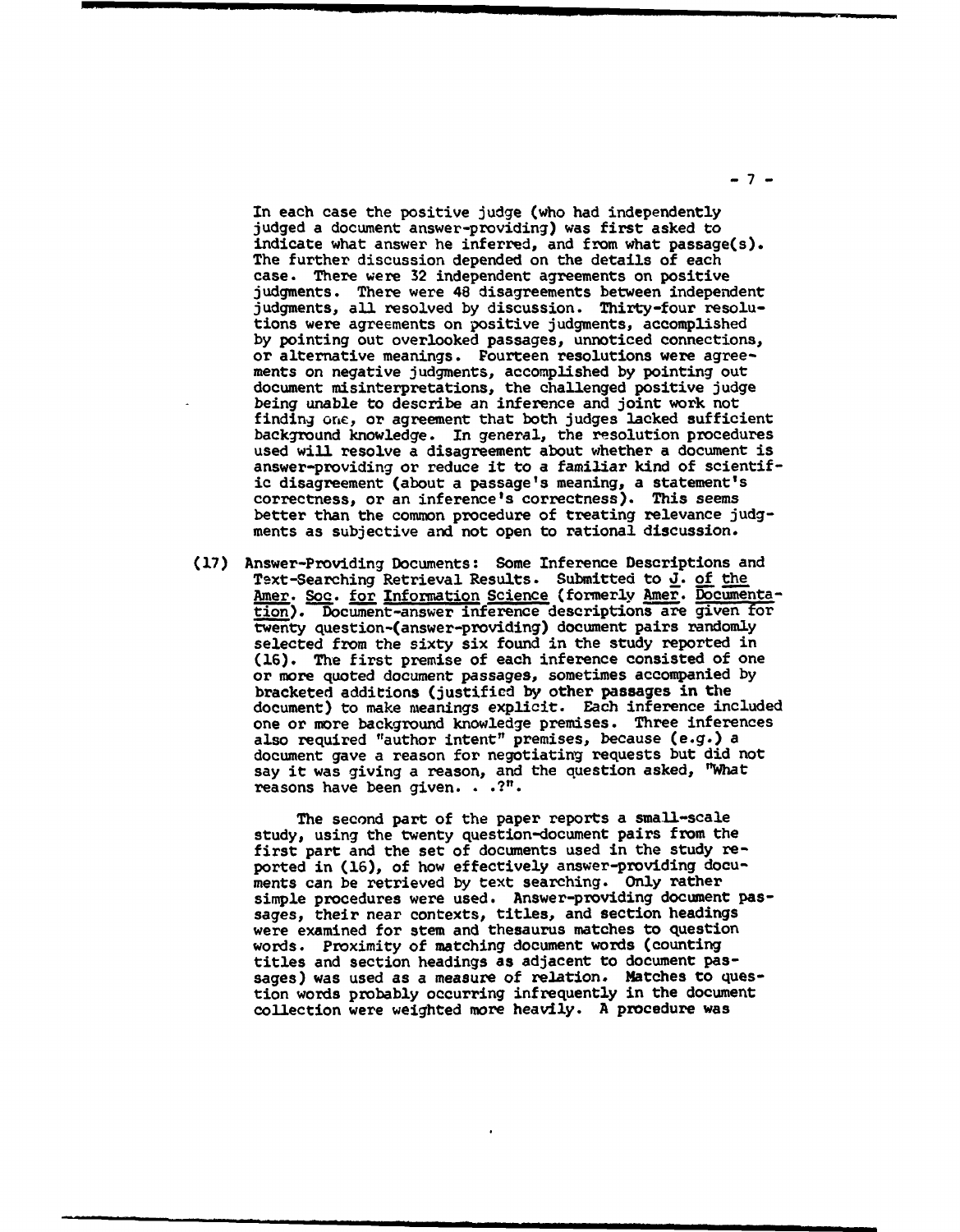formulated for ranking question-document pairs for strength of match on the basis of these factors. As a test, the procedure was applied to a random thirty question-document passage pairs in which the documents were not answerproviding. One of these false pairs ranked at least as high as nine of the twenty correct question-document pairs, and seven other false pairs each tied or outranked one or two of the correct pairs. Thus the text searching pro- cedures used are probably inadequate for high-recall retrieval, but might be satisfactory for high-precision retrieval.

## Miscellaneous Preliminary Studies of Retrieval

- (18) On Retrieval in Aid of Scientific Discovery. Issued as a report in August, 1960; CFSTI No. AD 245 919. This report has been superseded by parts of (7), (13) and (14).
- (19) Potential of Alternative Ways for Recording and Reporting Biological Research Reports. In Symposium on Biological Communications, Biological Abstracts, Phila., Pa., 1960, pp. 6-7 (Also published in Biological Abstracts, April 1, 1961.) Some alternative possible ways are sketched of writing or annotating biological research papers to p writing or annotating biological research papers to permit<br>them to be more quickly usefully read. This is related to endar to be able quickly usefully fead. This is related<br>retrieval only as a possible aid to winnowing retrieval system outputs.
- (20) What Should a Retrieval System for Scientific Information Do? IRE Trans. <u>on Engineering Writing and Speech</u>, Dec., 1962<br>(Vol. EWS-5, No. 2), pp. 75-7. Some difficulties in getting answers to the question posed in the title are sketched -- for example, the lack of knowledge about the relations between scientific literature and scientific discovery, and<br>the differences in form and language used in various specialized fields. Some areas of needed research on retrieval systems for scientific information are suggested.
- (21) On the Roles of Specialist Labor in Retrieval, Part A. Issued as a report in May, 1963; CFSTI No. AD 409 283. A brief abstract description of a user's retrieval situation, attempting the beginning of understanding of the actual and possible roles of subject specialist labor (as opposed to human clerical or machine labor) in retrieval.

**-8-**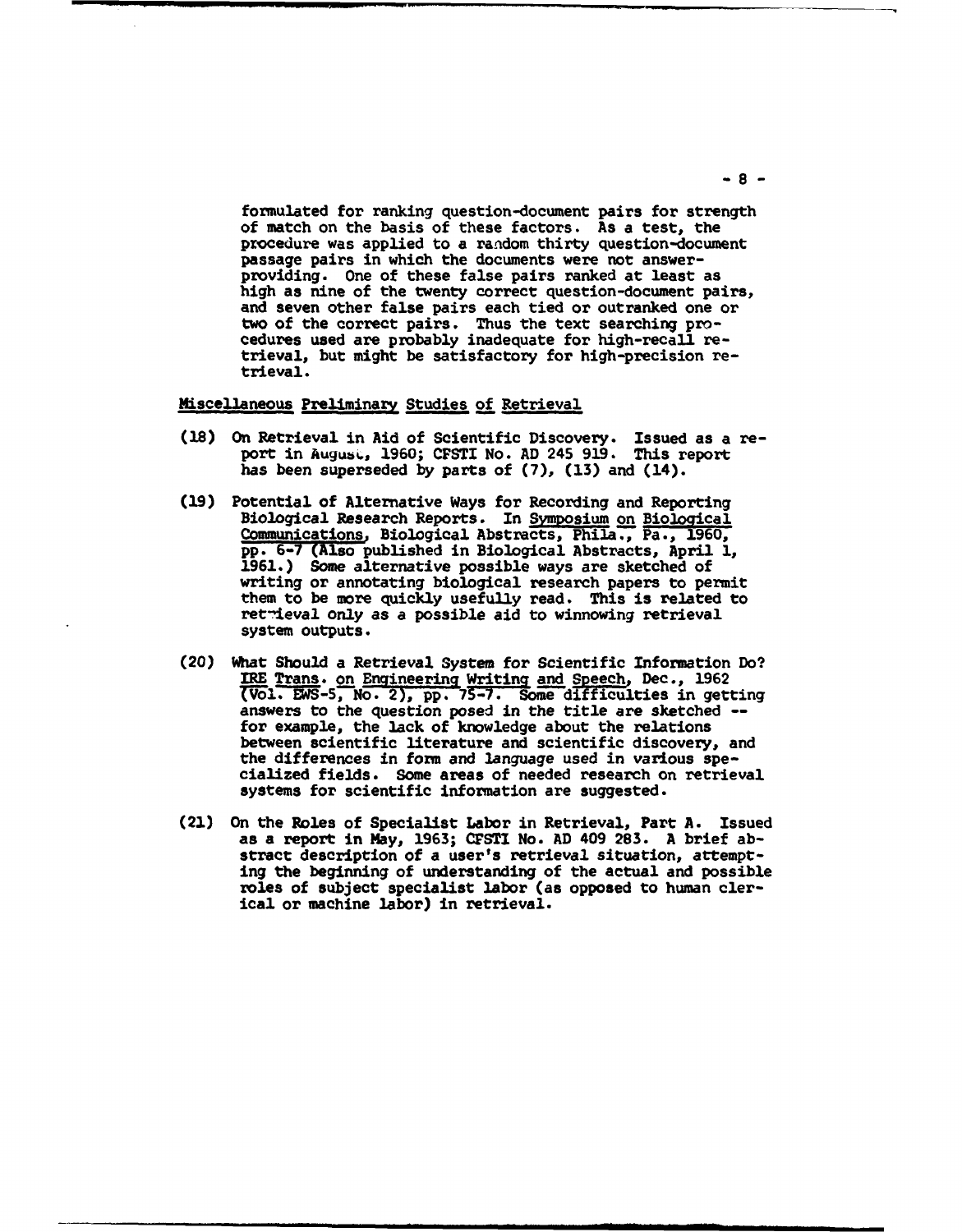| Unclassified                                                                                                                                                                                                                                                                                                                                                                                                                                                                                                                                                                                                                                                                                                                                                                                                      |                                                                                                                         |                                                                       |                                                               |  |  |
|-------------------------------------------------------------------------------------------------------------------------------------------------------------------------------------------------------------------------------------------------------------------------------------------------------------------------------------------------------------------------------------------------------------------------------------------------------------------------------------------------------------------------------------------------------------------------------------------------------------------------------------------------------------------------------------------------------------------------------------------------------------------------------------------------------------------|-------------------------------------------------------------------------------------------------------------------------|-----------------------------------------------------------------------|---------------------------------------------------------------|--|--|
| <b>Security Clannification</b>                                                                                                                                                                                                                                                                                                                                                                                                                                                                                                                                                                                                                                                                                                                                                                                    |                                                                                                                         |                                                                       |                                                               |  |  |
| DOCUMENT CONTROL DATA . R & D                                                                                                                                                                                                                                                                                                                                                                                                                                                                                                                                                                                                                                                                                                                                                                                     |                                                                                                                         |                                                                       |                                                               |  |  |
| (Socurity classification of title, body of abstract and indexing annotatio <mark>n must be entered when the overall report is classified)</mark><br>I. ORISHIATING ACTIVITY (Comparare author)<br>Center for Information Science<br>Lehigh University<br>Bethlehem, Pa. 18015                                                                                                                                                                                                                                                                                                                                                                                                                                                                                                                                     |                                                                                                                         | 20. HEPORT SECURITY CLASSIFICATION<br>Unclassified<br><b>IL SHOUP</b> |                                                               |  |  |
| <b>3. ARPORY TITLE</b><br>FINAL REPORT ON CONTRACT NONR NO0014-67-A-0370-0002, AND ON EARLIER<br>CONTRACTS WITH THE INFORMATION SYSTEMS BRANCH, OFFICE OF NAVAL RESEARCH,<br>IN WHICH JOHN O'CONNOR WAS PRINCIPAL INVESTIGATOR                                                                                                                                                                                                                                                                                                                                                                                                                                                                                                                                                                                    |                                                                                                                         |                                                                       |                                                               |  |  |
| 4. DESCRIPTIVE HOTER (Type of report and inclusive dates)<br>Final report, April 1, 1959 - March 31, 1970<br>s. AUTHORIS: (First name, middle initial, last name)                                                                                                                                                                                                                                                                                                                                                                                                                                                                                                                                                                                                                                                 |                                                                                                                         |                                                                       |                                                               |  |  |
| John J. O'Connor                                                                                                                                                                                                                                                                                                                                                                                                                                                                                                                                                                                                                                                                                                                                                                                                  |                                                                                                                         |                                                                       |                                                               |  |  |
| <b>. REPORT DATE</b><br>July, 1970                                                                                                                                                                                                                                                                                                                                                                                                                                                                                                                                                                                                                                                                                                                                                                                | 76. TOTAL NO. OF PASES<br>8                                                                                             |                                                                       | 78. NO. OF REFS<br>29                                         |  |  |
| <b>M. CONTRACT OR GRANT NO.</b><br>NONR N00014-67-A-0370-0002<br><b>L. PROJECT HO.</b>                                                                                                                                                                                                                                                                                                                                                                                                                                                                                                                                                                                                                                                                                                                            | <b>IL ORIGINATOR'S REPORT NUMBERUI</b>                                                                                  | ------                                                                |                                                               |  |  |
| .                                                                                                                                                                                                                                                                                                                                                                                                                                                                                                                                                                                                                                                                                                                                                                                                                 | this report)                                                                                                            |                                                                       | th. OTHER REPORT HOIS! (Any other manbers that may be assigne |  |  |
| 10. DISTRIBUTION STATEMENT                                                                                                                                                                                                                                                                                                                                                                                                                                                                                                                                                                                                                                                                                                                                                                                        |                                                                                                                         |                                                                       |                                                               |  |  |
| <b>11. SUPPLEMENTARY NOTES</b><br>IL. Testacct                                                                                                                                                                                                                                                                                                                                                                                                                                                                                                                                                                                                                                                                                                                                                                    | IS. SPONSOMING MILITARY ACTIVITY :<br>Information Systems Program<br>Office of Naval Research<br>Washington, D.C. 2-360 |                                                                       |                                                               |  |  |
| Work done by the author as principal investigator under Office of Naval<br>Research Contracts from April 1, 1959 to March 31, 1970 is summarized. The<br>work, all of which concerns subject document retrieval systems, falls into<br>the following six categories: storage organization, automatic indexing,<br>retrieval evaluation, retrieval relevance of documents, retrieval of "answer-<br>providing" documents, and miscellaneous preliminary retrieval studies. For<br>each of the six categories a brief introductory summary is followed by a list<br>of papers and/or reports, each accompanied by an annotative summary. Sixteen<br>published papers and five reports are listed. Eight other publications (in<br>three cases report forms of later published papers) are cited in the<br>summaries |                                                                                                                         |                                                                       |                                                               |  |  |
| DD 1473                                                                                                                                                                                                                                                                                                                                                                                                                                                                                                                                                                                                                                                                                                                                                                                                           |                                                                                                                         |                                                                       | Unclassified (Over)                                           |  |  |

 $\bullet$ 

Security Classification